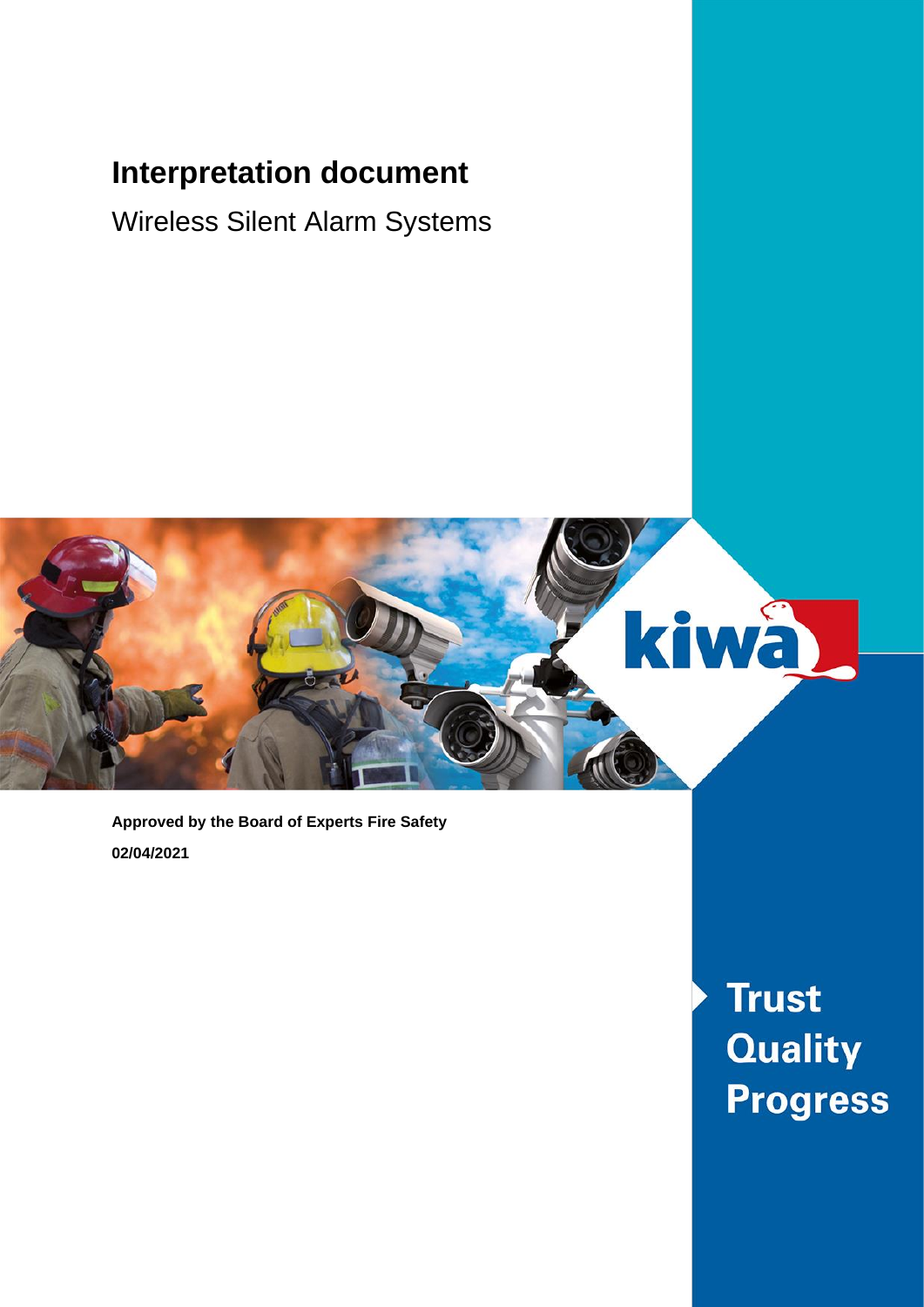

### **Contents**

- 1 [Introduction](#page-2-0) 3
- 2 [Case studies \(G\)](#page-3-0) 4

#### **Version History**

| <b>Version</b> | <b>Change</b>                 | Date       |
|----------------|-------------------------------|------------|
|                | First setup of the document   | 2021/04/02 |
|                | Additional case study (no. 4) | 2022/03/17 |
|                |                               |            |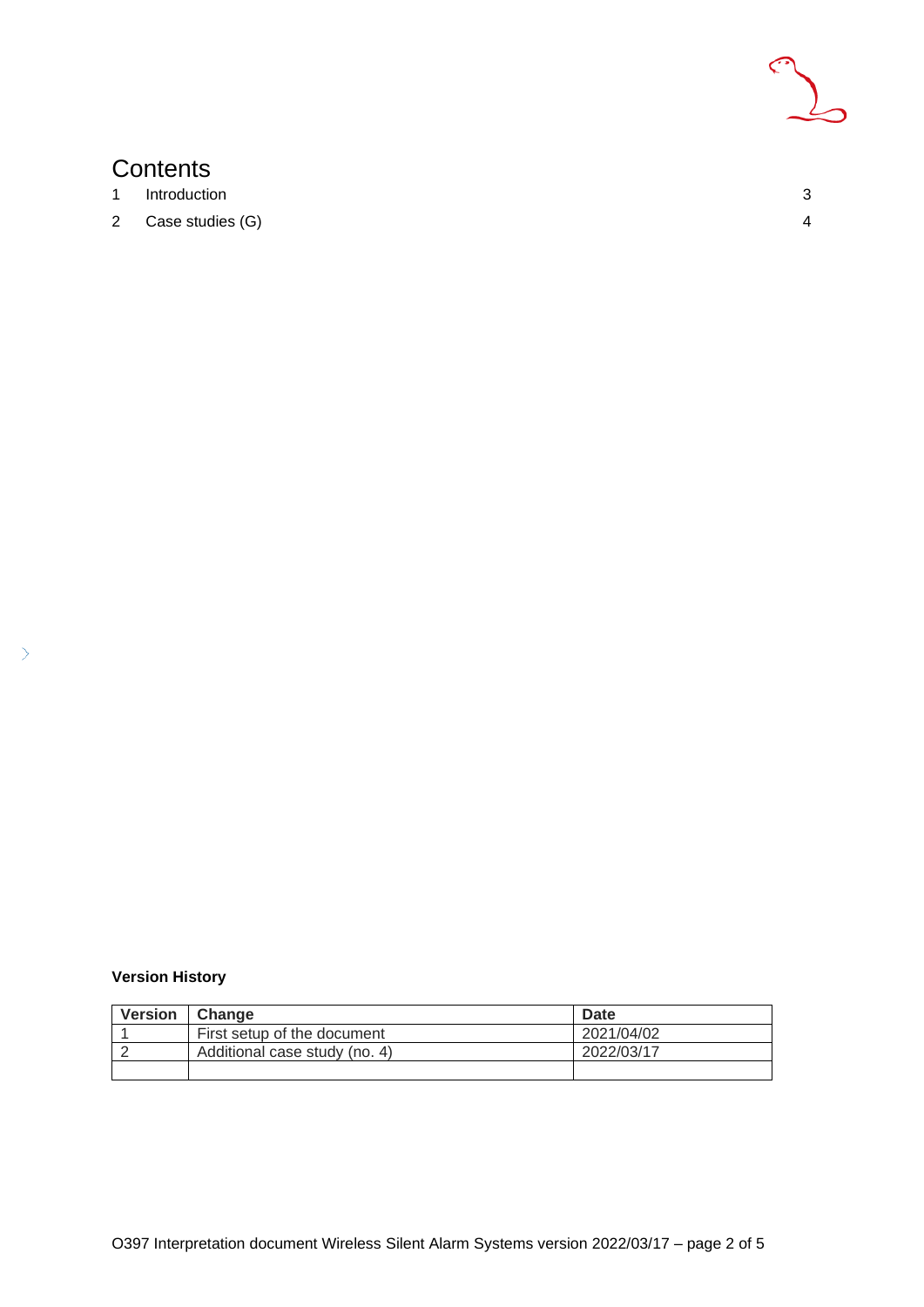## <span id="page-2-0"></span>**1 Introduction**

This interpretation document applies to the international Certification Scheme K21047 for Wireless Silent Alarm Systems based on international standards for Inspection & Certification. This document has been accepted by the Board of Experts Fire Safety, in which all relevant parties in the field of Fire Safety are represented. The Board of Experts also supervises the activities and when necessary require this scope to be revised and determine when additional interpretation is needed.

Technological developments do not wait for laws, regulations and standards. These laws, regulations and standards are following the developments. This "Interpretation document" embodies the technological and market developments. The purpose of this document is to clarify the context by drawing up new definitions on certain themes and subjects. This clarifies to persons and market parties what the preconditions are when determining compliance with the applicable requirements. It also explains developments that play at the level of standards and how they fit the developments in the market and are in line with legislation and regulations.

This interpretation document has been drafted to set two goals:

- To give guidance in the context for the design, installation and operation of systems and is marked with the letter "G";
- To give additional or alternative requirements on matters no clear defined in the standards or where the standards have not yet addressed the issue or development and is marked with the letter "R".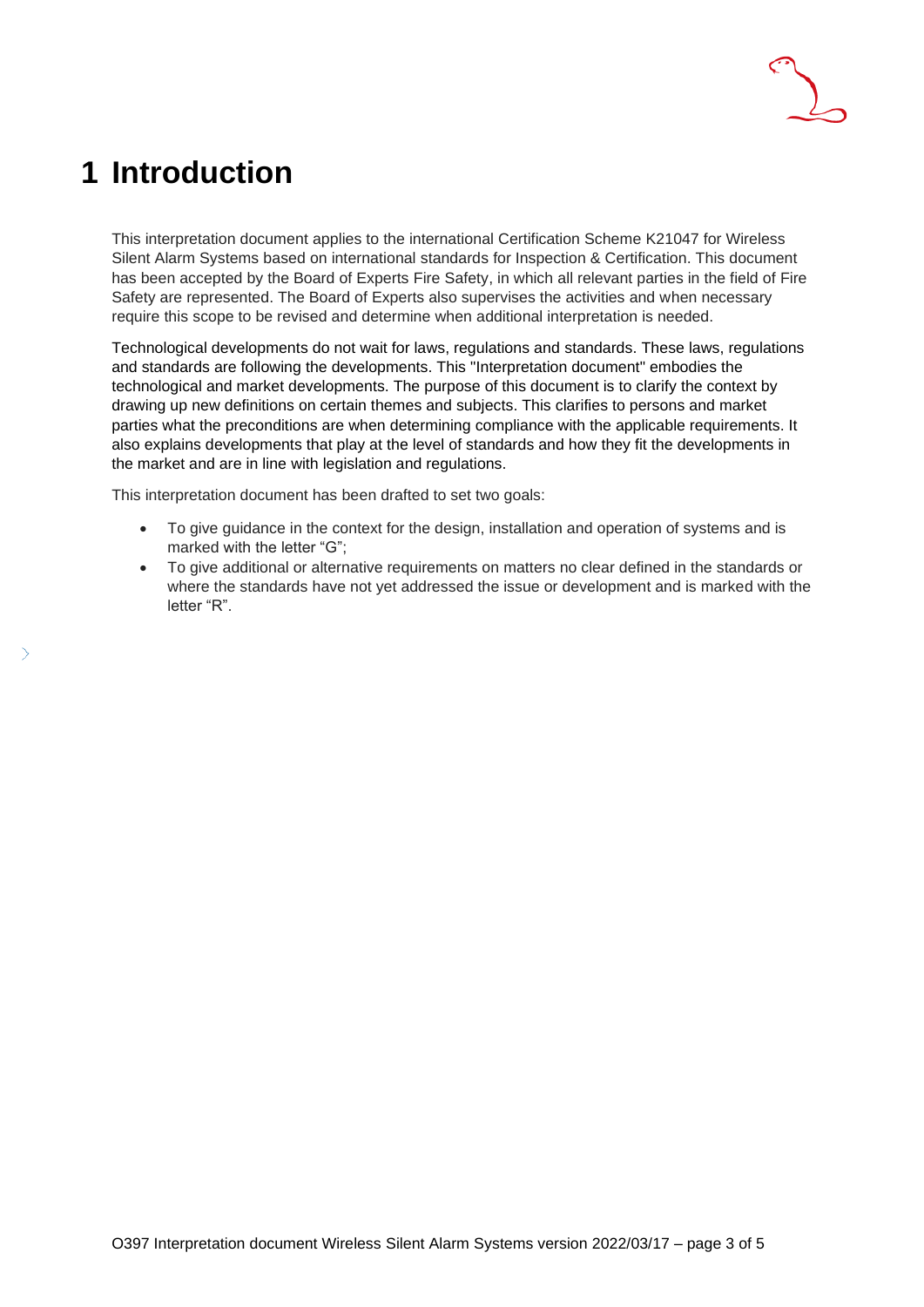# <span id="page-3-0"></span>**2 Case studies (G)**

 $\rightarrow$ 

Specific case studies give guidance towards possible solutions.

Below are case studies shown that are not a standard requirement, but are detailing the translation of the functional and performance requirements in a possible solution.

| Input                                                                                                                                   | Output                                                                                                                                                                                                                                                                                                                                                                                                                                                                                                                                                                                                                                                                                                                                                                                                                                                                                                        |
|-----------------------------------------------------------------------------------------------------------------------------------------|---------------------------------------------------------------------------------------------------------------------------------------------------------------------------------------------------------------------------------------------------------------------------------------------------------------------------------------------------------------------------------------------------------------------------------------------------------------------------------------------------------------------------------------------------------------------------------------------------------------------------------------------------------------------------------------------------------------------------------------------------------------------------------------------------------------------------------------------------------------------------------------------------------------|
| 1.<br>The dB references<br>values for example<br>4G and WIFI are strict<br>in some cases.                                               | The two transmission paths within the building should meet or exceed<br>the qualification "fair", according to the following industrial references:<br>WIFI: Best dBm Values for Wifi (randomsolutions.nl)<br>Mobile: Mobile Signal Strength Recommendations - Teltonika<br>Networks Wiki (teltonika-networks.com)<br>If the second path does not meet the minimum requirements, the system<br>should nevertheless works at the location with the worst coverage. This<br>has to be inspected initially and during surveillance. A fallback from 4G to<br>2G is allowed if the system has a redundancy with data of Public<br>Telecom networks systems. If there is no response through the app, the<br>system should automatically alert the recipient by telephone.                                                                                                                                         |
| 2.<br>Applying redundant<br>WIFI networks in<br>places where<br>coverage is poor or<br>worse for Public<br>Telecom networks<br>systems. | The scheme refers to the EN50136-1 / A1 standard, using the following<br>principles:<br>Diverse technology; 2.2.22 in the scheme;<br>Dual path Alarm Transmission Systems; 2.2.21 in the scheme.<br>So when using a double WIFI network, the above criteria functional shall<br>be met.<br>If this choice is the solutions for a specific situation has been made, it<br>shall in any case have to be established that it concerns two different<br>networks with their own endpoints and power supply.<br>In these cases, NPR2576 can be applied for obtaining Circuit integrity.                                                                                                                                                                                                                                                                                                                            |
| 3.<br>Applying redundant<br>Public Telecom<br>networks in places<br>where coverage is<br>poor or worse for<br>WIFI.                     | The scheme refers to the EN50136-1 / A1 standard, using the following<br>principles:<br>Diverse technology; 2.2.22 in the scheme;<br>$\bullet$<br>Dual path Alarm Transmission Systems; 2.2.21 in the scheme.<br>$\bullet$<br>So when using a redundant Public Telecom network, the above criteria<br>shall be met. The use of a second SIM card from a different Public<br>Telecom provider is then the solution.<br>If this choice is the solutions for a specific situation has been made, it<br>shall in any case have to be established that it concerns two different<br>telecom providers, each with their own network and infrastructure<br>(antennas). If the providers use the same antenna structure, it shall be<br>established that another antennas are present in the vicinity that shall<br>follow-up the signal transmission to a sufficient extent if the first antenna<br>structure fails. |